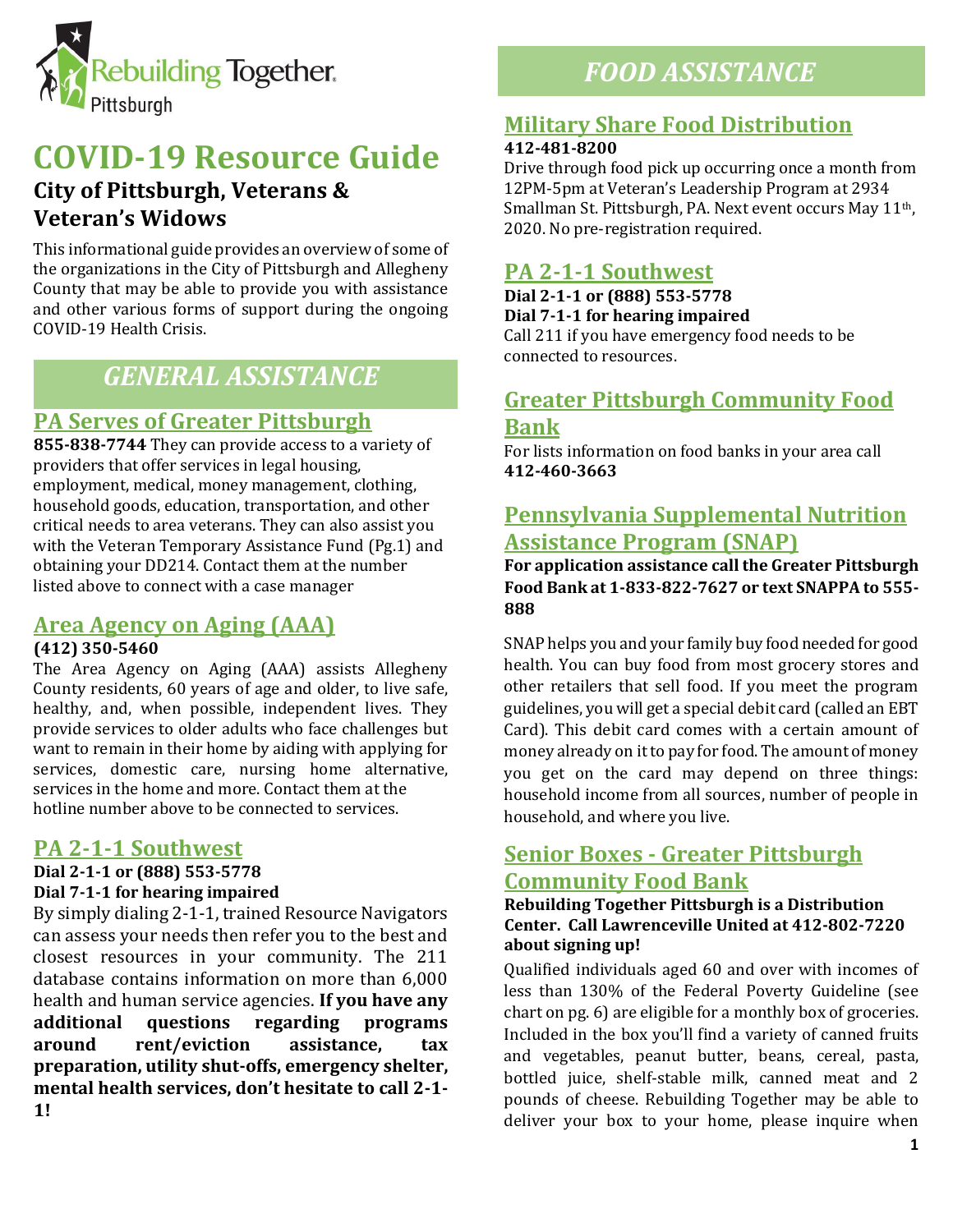#### signing up.

## **Meals on Wheels**

#### **Call Allegheny County Senior Line to Sign Up 412-350-5460 or 1-800-344-4319**

Meals on Wheels provide meals to anyone over the age of 60, regardless of income or health. Anyone under the age of 60 must be recovering and rehabilitating from an illness, injury or surgery. Meals can be provided as many days a week as needed. Food can be left with neighbors but cannot be left in coolers or at the front door.

# *FINANCIAL ASSITANCE*

### **Veterans Temporary Assistance (VTA)**

#### **412-621-4357, Dwight Boddarf, Allegheny County Director of Veteran's Affairs**

VTA provides temporary financial assistance to Veterans and their beneficiaries who reside in Pennsylvania for the necessities of life (food, dairy, shelter, fuel and clothing). If eligible, a Veteran or their beneficiary can qualify for an amount not to exceed \$1,600 in a twelvemonth period. Please call Allegheny County Director of Veteran's Affairs for information about eligibility.

## **COVID-19 Housing Stabilization Fund**

#### **Call 2-1-1 to apply**

The Urban Redevelopment Authority of Pittsburgh's (URA) new program for households at or below 80% Area Median Income (AMI) (see chart on pg.6) who have been affected by the economic impact of the COVID-19 pandemic. The COVID-19 Housing Stabilization Fund is designed to provide short-term assistance to workers who have experienced a reduction in hours and are facing a financial hardship to pay rent, mortgage, and utilities.

## **Pennsylvania Unemployment & Workers Compensation Benefits**

If you are employed in Pennsylvania and are unable to work because of Coronavirus disease (COVID-19), you may be eligible for Unemployment or Workers' Compensation benefits

#### **UNEMPLOYMENT COMPENSATION BENEFITS**

**An application can be filed at the statewide unemployment compensation toll-free number at 1-888-313-7284.**

**You may be eligible if:**

Your employer temporarily closes or goes out of business because of COVID-19

- Your employer reduces your hours because of COVID-19
- You have been told not to work because your employer feels you might get or spread COVID-19
- You have been told to quarantine or self-isolate, or live/work in a county under governmentrecommended mitigation efforts

#### **WORKERS COMPENSATION SERVICES**

**If you believe you may have been exposed to COVID-19 in your workplace, you may be eligible for Workers' Compensation. For information call the PA Workers Compensation Helpline at 717-772-4447**

#### **Disaster Unemployment Assistance (DUA) 877-345-3382**

The Disaster Unemployment Assistance (DUA) program provides temporary benefits to people who, due to a presidentially declared major disaster, lost or had their employment or self-employment interrupted. To be considered, you must not be eligible for regular unemployment insurance benefits.

### **Federal Housing Finance Agency (FHFA)**

To Help borrowers who are at risk of losing their home, the FHFA has directed Fannie Mae and Freddie Mac (the Enterprises) to suspend foreclosures and evictions for at least 60 days due to the coronavirus national emergency. The foreclosure and eviction suspension applies to homeowners with an Enterprise-backed single-family mortgage.

**\*BENEFIT IS NOT AUTOMATIC - borrowers must contact their mortgage service provider as soon as possible if they are affected.**

#### **CARES Act Payments**

The CARES Act provides for Economic Impact Payments to American households of up to \$1,200 per adult for individuals whose income was less than \$99,000 (or \$198,000 for joint filers) and \$500 per child under 17 years old – or up to \$3,400 for a family of four. On 4/13/20 payments began to be wired to eligible recipients who previously authorized the IRS to post their refunds (or Social Security payments) through direct deposit. In early May 2020, the IRS will start mailing paper checks to households, at a rate of 5 million per week. The paper checks will first go to the households with the lowest adjusted gross incomes and continue upwards. It could take up to 20 weeks to mail out all checks. **Please call 2-1-1 for questions & assistance.**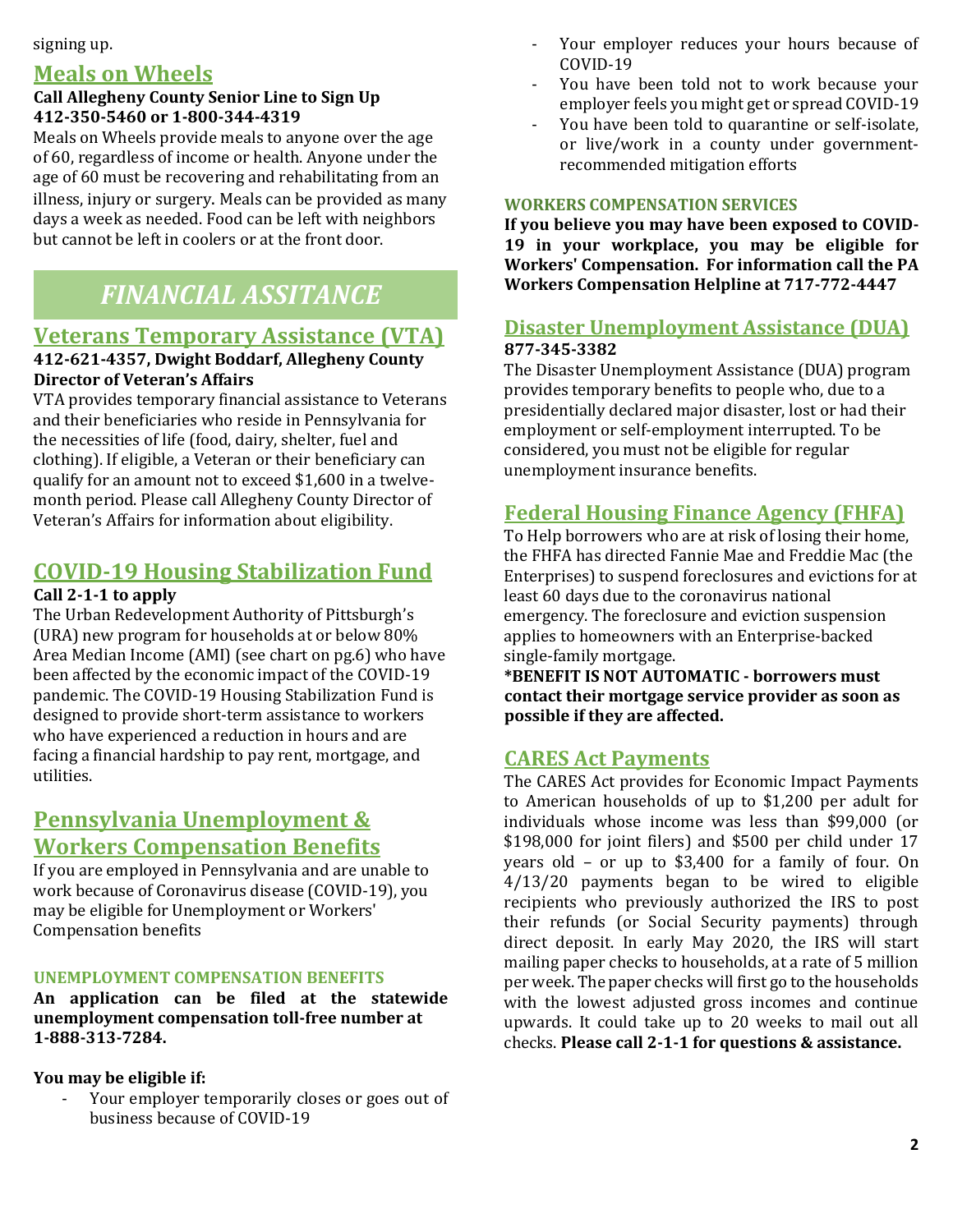# **Pittsburgh Financial Empowerment**

## **Center**

#### **1-800-298-0237**

Provides professional one-on-one financial counseling- free of charge. During COVID-19 the Center is providing technical assistance with unemployment benefits, help paying bills, student loan deferments, short term and emergency loans, insurance issues, and avoiding scams.

#### **Helpful tips to avoid scams:**

- Calls or emails asking for individuals to provide personal information in order to receive their COVID relief check
- Phone calls stating there is an issue with your social security benefits and/or they may be canceled if you do not act right away
- Letters sent through the U.S. Mail threatening suspension of Social Security benefits due to COVID-19 or coronavirus-related office closures
- Phone calls, text messages or even at home visitors offering COVID-19 tests and/or unapproved treatments

*The best defense is to say NO if anyone contacts you and asks for your Social Security number, bank account number, credit card information, Medicare ID number, driver's license number or any other personally identifiable information by phone, in person, by text message, or email.*

# *UTILITY ASSISTANCE*

## **Gas Utility Assistance Programs**

**Columbia Gas**  *The following are programs available to both Peoples and Columbia Gas customers. Both providers manage a host of assistance programs. Those administered by only one provider will be indicated. To access these programs, call the number listed for your gas provider.* **Peoples Gas**

**(800) 537-7431 (800) 400-9276**

#### **Customer Assistance Program/Budget Billing**

**(CAP)** participants are given affordable, monthly, longterm bill payment plans so they can maintain their gas service. Payments are based on income, not gas usage.

#### **Emergency Furnace, Water Heater, and Line Repair Program**

Provides assistance to income eligible customers who own their home with furnace, primary heat source appliances, and houseline repair issues.

#### **Customer Assistance Referral and Evaluation Services (CARES) \****Columbia Gas only*

Offers basic budget counseling, customized payment plans, and referrals to energy grant programs and community resources. In cases of extreme hardship, those above income limits may qualify.

#### **Dollar Energy Fund Grants (800) 764-0111**

Provides cash assistance to income eligible customers whose gas service is off or in threat of termination. You must have applied for LIHEAP/Crisis first (when open) and have made a good faith payment on the account within the last 90 days. Program opens October 1st.

### **Duquesne Light**

#### **Customer Assistance Program**

This program offers qualifying Duquesne customers reduced monthly payments based on ability to pay and debt forgiveness if terms of the CAP agreements are met. The applicant's household income must be less than 150% of the federal income poverty guideline(see chart on pg.6).Contact the CAP location nearest you for an application.

**Holy Family Institute** *McKeesport* **(412) 896-4314 Holy Family Institute** *McKees Rocks* **(412) 331-8665 Holy Family Institute** *Beaver Falls* **(724) 846-6400 Holy Family Institute** *Aliquippa* **(724) 788-1564 Holy Family Institute** *Swissvale* **(412) 244-8010 Holy Family Institute** *North Side* **(412) 322-6588 Catholic Charities** *Downtown* **(412) 325-6749**

# **Pennsylvania American Water H20 to Help Others Program**

### **(888) 282-6816**

Provides water service assistance to low-income customers who are at or below 150% of the Federal Poverty guidelines (see chart on page 6) in the form of grants of up to \$500 per year, an 85 % discount on the monthly water service charge, and water-saving devise and education. They also connect low-income customers to wastewater service assistance in the form of grants of up to \$500 per year, and a 20% discount on the total wastewater charges.

## **Phone & Internet**

### **(Please Call Your Service Provider For More Info)**

#### **Comcast, 1-800-934-6489**

Comcast internet users have unlimited data for 60 days and will not disconnect services or assess late fees for 60 days. Comcast Internet Essentials is offering two free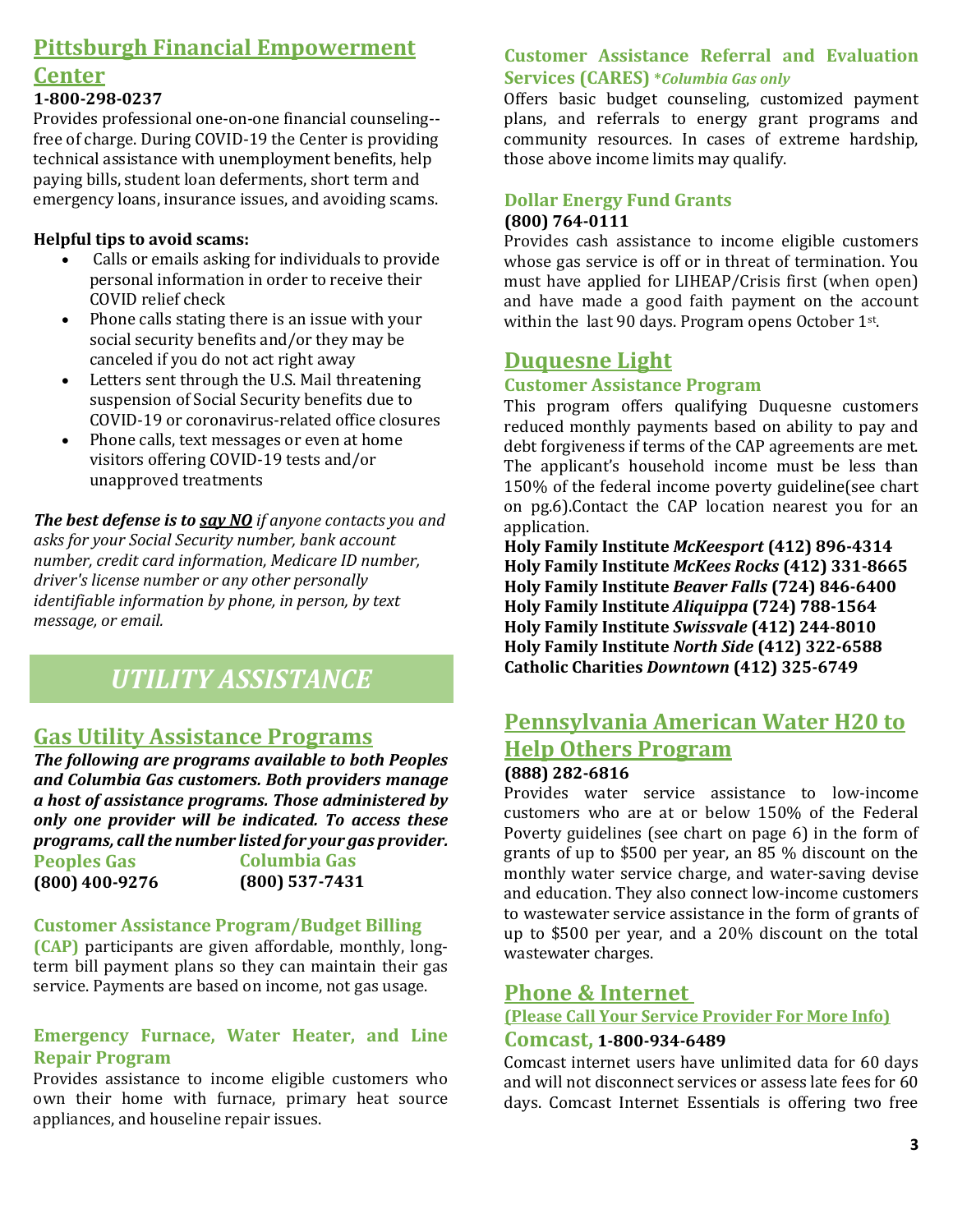months of Internet to qualified low income customers, call **1-855-846-8376** 

#### **Verizon, 1-800-922-0204**

Waived late fees & service disruption. Offering two months of waived internet and voice service charges for current Lifeline customers and a new affordable internet option for low income households. Unlimited domestic calling. Automatically adding 15GB of data across nearly all mobile plans.

#### **AT&T, 1-800-288-2020**

Offering free public access at its hotspots for 60 days, no late fees, and unlimited data to customers for at least 60 days

#### **Sprint, 1-888-211-4727**

Offering expanded roaming access to the T-Mobile network, free international calling, no late fees, and unlimited data for 60 days

#### **Cricket Wireless, 1-800- 274-253**

Waiving Reactivation Fees, have BridgePay available, which lets you split your current bill into two payments

**If you're provider is not listed we recommend contacting them and ask what adjustments they have made due to COVID-19.**

**If your utility provider could not solve your utility issue you can seek assistance by calling the Pennsylvania Public Utility Commission Consumer Hotline at (800)-692-7380.**

# *TRANSPORTATION*

#### **Port Authority**

#### **412-442-2000**

To make sure riders have enough space to spread out and to prevent overcrowding, Port Authority is limiting the number of passengers who can be on a vehicle at one time. Drivers will pass up stops when their vehicle reaches the limit until other passengers on the vehicle disembark. To hear the full list of service adjustments please call 211.

### **ACCESS Transit**

#### **412-562-5353**

The ACCESS program is included in Port Authority's COVID-19 plan. ACCESS is a door-to-door, advance reservation, shared–ride transportation program

provided throughout Allegheny County and to destinations in adjoining counties within 1.5 miles. Please call to schedule ride or get contact information for an ACCESS service provider in your neighborhood.

# **Travelers Aid Medical Assistance Transportation (MATP)**

#### **412-281-5474**

Through a contract with the Allegheny County Department of Human Services and Office of Medical Assistance Transportation, Travelers Aid can provide roundtrip transportation to eligible consumers to attend billable to medical assistance services.

# *PRESCRIPTIONS*

### **PACE Prescription Assistance Program 1-800-225-7223**

PACE is Medicare and Medicaid program that helps people meet their health care needs. The PACE prescription assistance program is allowing for early prescription refills in order to allow older adults to keep several weeks' worth of medication on hand as is recommended by the current COVID-19 preparedness guidance. PACE will now reimburse refills purchased before 75% of the days' supply has passed except for opioids and other controlled substances – these will be handled on a case-by-case basis. To refill your medication early, simply ask your pharmacy provider. For information about qualifying for PACE, please call

### **Local Pharmacies**

Many local pharmacies across Allegheny County are now offering free delivery for all older adults, even if they are not a PACE beneficiary. When requesting your medication to be filled or refilled, simply ask your pharmacy provider for free home delivery.

# *MENTAL HEALTH*

## **Veterans Crisis Line**

#### **1-800-273-8255 or send text to 838255**

If you are a service member or Veteran in crisis or you're concerned about one, there are specially trained responders ready to help you, 24 hours a day, 365 days a year through a confidential toll-free hotline or textmessaging service.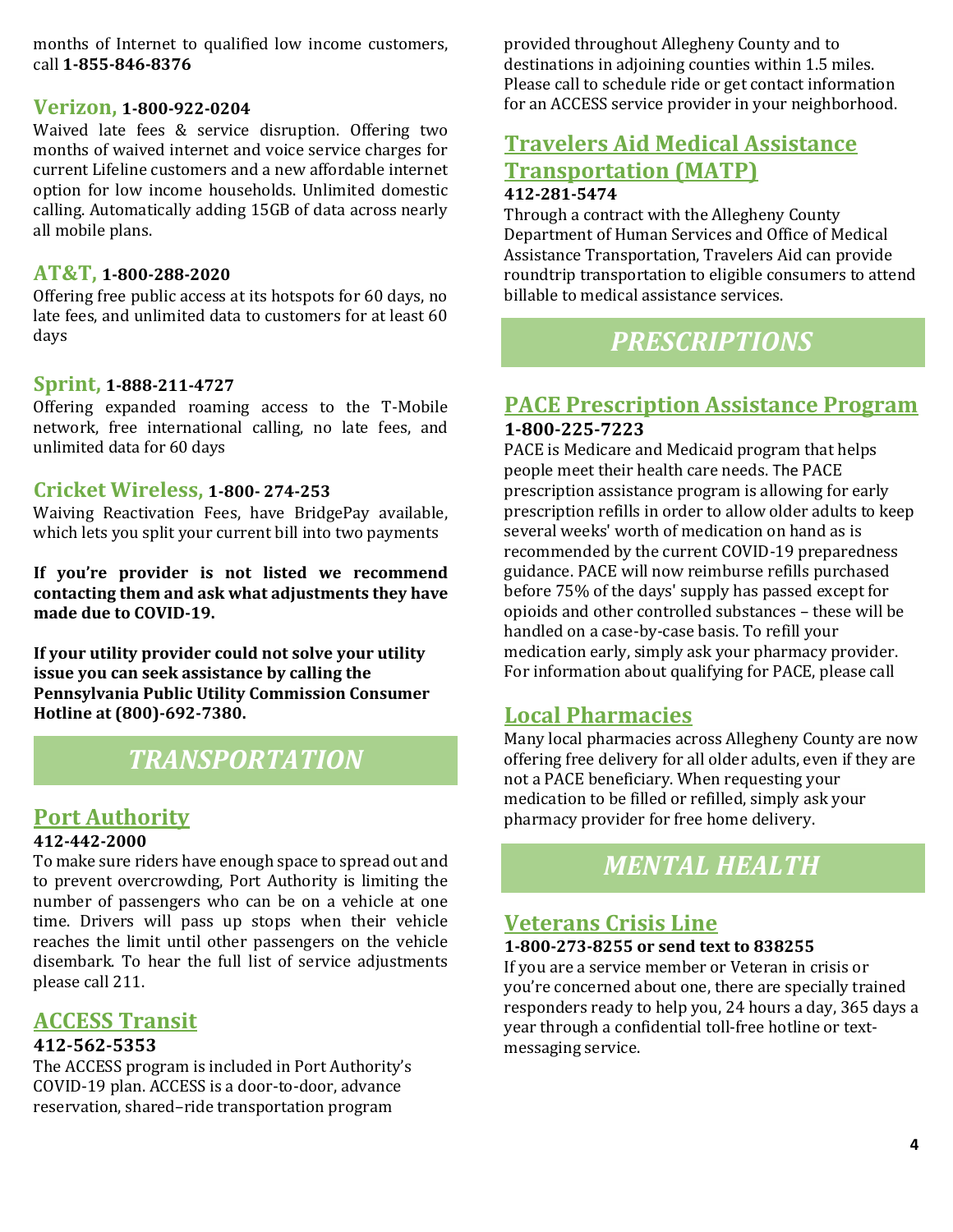## **Peer Support & Advocacy Network**

**Peer Support and Advocacy Network is available from 10:00 a.m. to 12:00 a.m. 1-866-661-972 Crisis Services available 24/7 call 1-888-796-8226** Peer Support and Advocacy Network is an organization offering peer support to individuals with mental illness through a variety of programs. All programs focus on recovery and the provision of hope and understanding.

# **Substance Abuse and Mental Health Services Administration (SAMHSA)**

**Disaster Distress Hotline is 1-800-985-5990 or text TalkWithUs to 66746. People with deafness or hearing loss can use their preferred relay service to call 1-800-985-5990**

SAMSHA's trained information specialists answer calls, transfer callers to state services or other appropriate intake centers in their states, and connect them with local assistance and support.

## **Resolve Crisis Services**

**24-hour hotline at 1-888-796-8226**

Resolve Crisis Hotline is free for Allegheny County Residents and can be of help if you need to talk with someone about any problem – big or small. **Some examples are:**

- You've had a bad day or a series of bad days.
- You're dealing with the loss of a loved one
- You've lost your job
- You want to help a loved one with any of these concerns.

# *SOCIAL/COMMUNITY SUPPORT*

# **VLP Battle Buddy Program**

#### **412-254-3194 or 412-481-8200**

Veterans Leadership Program (VLP) has a "battle buddy" program for women Veterans during the ongoing COVID-19 Pandemic. If you would like a "battle buddy" or want to be a "battle buddy", please call.

## **Pittsburgh Cares Buddy Program**

#### **412-471-2114 ext.200**

In light of the COVID-19 Pandemic, Pittsburgh Cares is hoping to help those who wish to be a "buddy" to someone and to help those seeking a "buddy". People who receive a "buddy" can be people over the age of 60, people who are immunocompromised, or have spouses working on the "front lines" and cannot go to the store, etc. Duties of a "buddy" include check-in phone calls , sharing of any

news and information, running errands such as picking up groceries, medications, etc. (when possible/ if needed). Please call to be a "buddy or receive a "buddy."

### **Lawrenceville United Buddy Program 412-802-7220**

Lawrenceville United has stepped up to support those who are at higher risk from COVID-19 by offering to pair interested applicants with "buddies" to do check-in phone calls, pick up and deliver groceries/prescriptions, prepare home-cooked meals, share relevant health information, provide pet care, take out the garbage, collect mail, and more. Lawrenceville United encourages older adults and residents with serious chronic medical conditions to take the advice of the CDC and accept a "Buddy" to have a support system (or a back-up to your existing support system) in the days and weeks ahead. *Applicants do not have to be Lawrenceville residents to apply.* 

## **Spiritual Support**

For universal prayer needs, from wanting someone to pray with you or requests for congregations to pray for you please call Andy Hromoko at **412-980-9463**. Andy will also be happy to connect you with a diverse array of denominations for your spiritual needs.

## **Technology Assistance**

University of Pittsburgh is offering technology assistance for issues such as connecting to the internet, setting up email, and any other related tech questions. Please call 412.383.0805 (if prompted enter ID: 702 100 473#) from 9:00am-5:00pm.

# *ABUSE*

# **Women's Center & Shelter of Greater Pittsburgh**

#### **412-687-8005, 24 hr. hotline.**

People are being asked to stay at home which can be the most dangerous place for domestic violence victims and their children. If you or someone you know is experiencing physical, emotional or psychological abuse from a spouse or partner, call the Women's Center & Shelter of Greater Pittsburgh's 24-Hour Emergency Hotline for help and support.